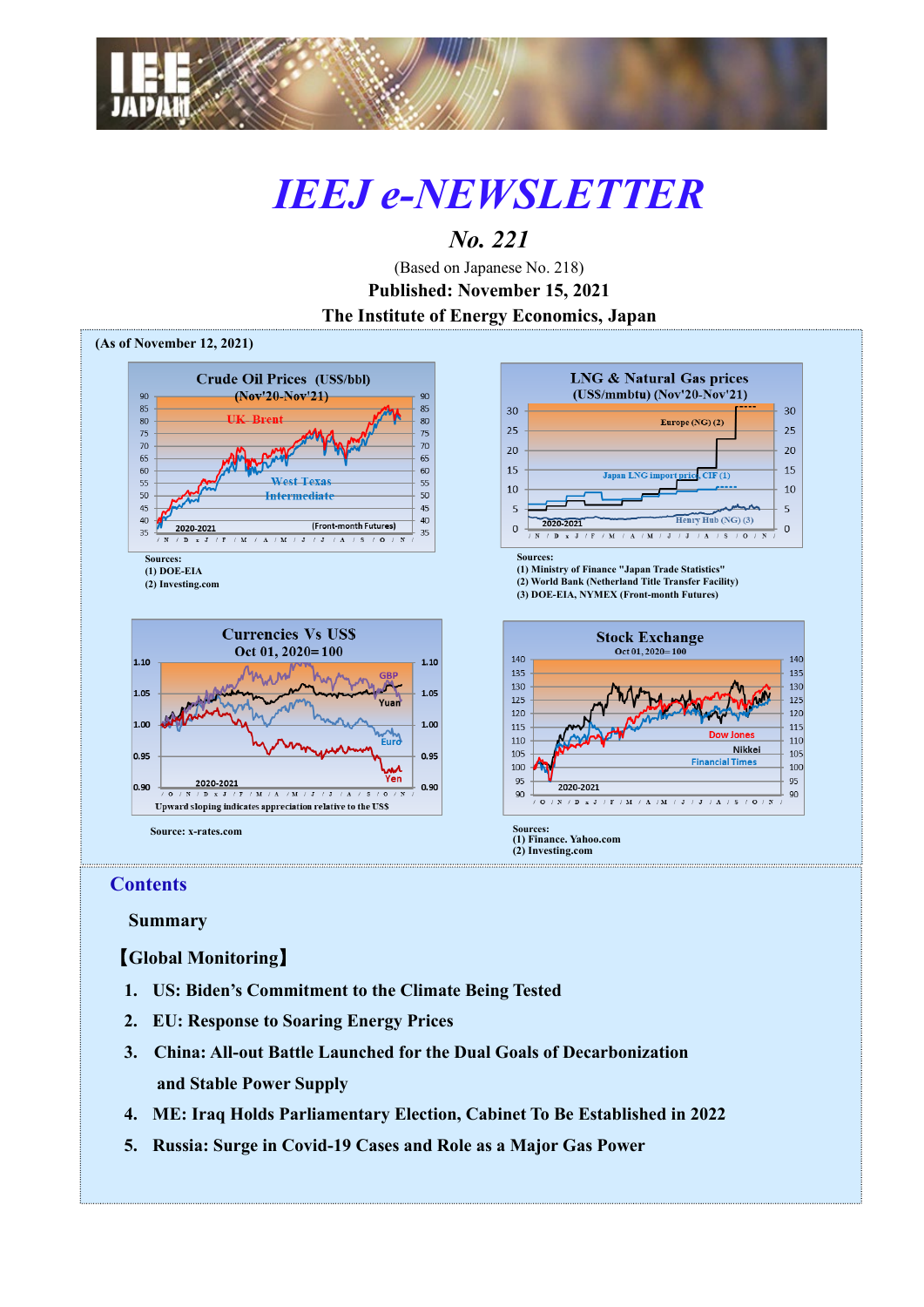## **Summary**

## 【**Global Monitoring**】

#### **1. US: Biden's Commitment to the Climate Being Tested**

**Soaring fuel prices are forcing the Biden administration to address three urgent challenges: inflation, which will impact the course of politics, the administration's trademark climate measures, and international leadership.**

#### **2. EU: Response to Soaring Energy Prices**

**The European Commission released a Communication on Energy Prices. In the UK, soaring energy prices are causing a string of electricity and gas retailers to exit the market. The impact on people's lives and industrial and economic activity deserve attention.**

**3. China: All-out Battle Launched for the Dual Goals of Decarbonization and Stable Power Supply**

**To simultaneously achieve decarbonization and a stable electricity supply, China has launched an all-out battle to expand renewables, reform coal thermal power pricing and curb coal prices. Developments in this initiative and its effects will continue to be monitored.**

#### **4. ME: Iraq Holds Parliamentary Election, Cabinet To Be Established in 2022**

**On October 10, Iraq held a parliamentary election to decide its 329 members. The election results are due to be finalized in early November and the cabinet to be formed in the first quarter of 2022. The UAE is improving ties with Qatar.**

#### **5. Russia: Surge in Covid-19 Cases and Role as a Major Gas Power**

**As the Covid-10 case count keeps setting a new record high each day, the government is urgently taking action. Russia denied allegations of politically-motivated reductions of gas supplies to Europe, and expressed its readiness to ramp up supplies at the request of European companies.**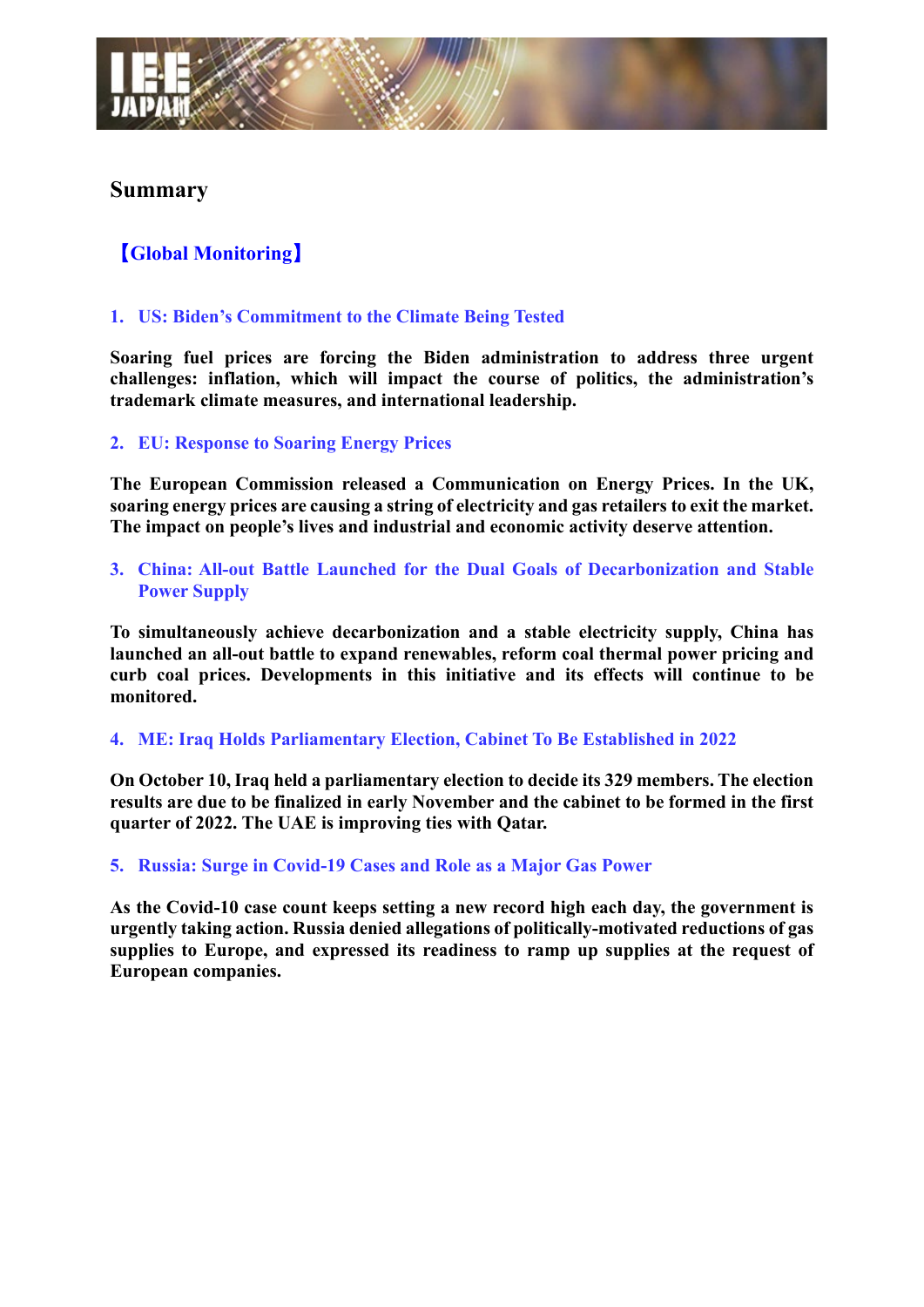

## **1. US: Biden's Commitment to the Climate Being Tested**

**Ayako SUGINO**, Senior Researcher Associate Professor Musashino University

Last-minute efforts are continuing to get the Biden administration's climate policy bill through Congress before COP26.

The overall picture of the "human infrastructure" bill covering social security, education, and climate change remains unknown as of October 24, but reportedly, the Clean Electricity Performance Program (CEPP) for decarbonizing the power sector, the bill's key policy, has been dropped. Initially, progressive Democrats envisioned a mechanism that would include the nationwide launch of a clean electricity standard (CES), which would set a clean electricity sales requirement for electricity retailers, and exclude nuclear and natural gas from the scope of clean electricity. When this initial proposal failed to gain sufficient support, the CEPP, worth 150 billion dollars, was incorporated as an incentive program for power retailers to reduce the emission intensity of their electricity sales. However, even the CEPP was eventually dropped and was replaced with a tax credit increase for renewable electricity as a means to decarbonize the power sector. With the "human infrastructure" bill expected to be slashed to 2 trillion dollars from the initial 3.5 trillion, the Biden administration's climate promises, even if they pass Congress, will be much smaller in scale.

Meanwhile, as consumer prices including energy prices climb, polls show that more voters are blaming the Biden administration's policies for causing inflation, making it more difficult to gain support for climate measures in Congress. In August, as the energy cost burden on households and companies rose, the Biden administration called on OPEC member states to produce more oil to stabilize oil prices, drawing criticism from environmental advocates and the domestic oil industry, as well as Republicans. In October, the administration began to consider releasing strategic petroleum reserves, which are stocks in case of physical supply disruptions, and called on domestic oil companies to take measures to subdue oil prices. Sources in the energy industry pointed out a lack of experts on the oil industry in the administration.

The more immediate cause of the current increase in fuel prices is believed to be the rapid recovery in fuel demand after it nosedived during the pandemic, particularly the robust fuel demand in China. However, it is clear that the current situation, in which national governments are racing to decarbonize their economies and even companies are promising to decarbonize their business, is reducing the incentive to invest in fossil fuels. Coincidentally, the Financial Stability Oversight Council (FSOC), which consists of the secretary of the treasury and the heads of federal financial regulators, recently published a report advising its member agencies to implement GHG emission reduction initiatives within their authority. This is expected to further accelerate moves to withdraw from fossil fuel investments. Once COP26 closes, the administration is expected to deliver a keenly-awaited message on how to ensure consistency between long-term decarbonization goals and the short- to mid-term goal of "a cheap and stable energy supply."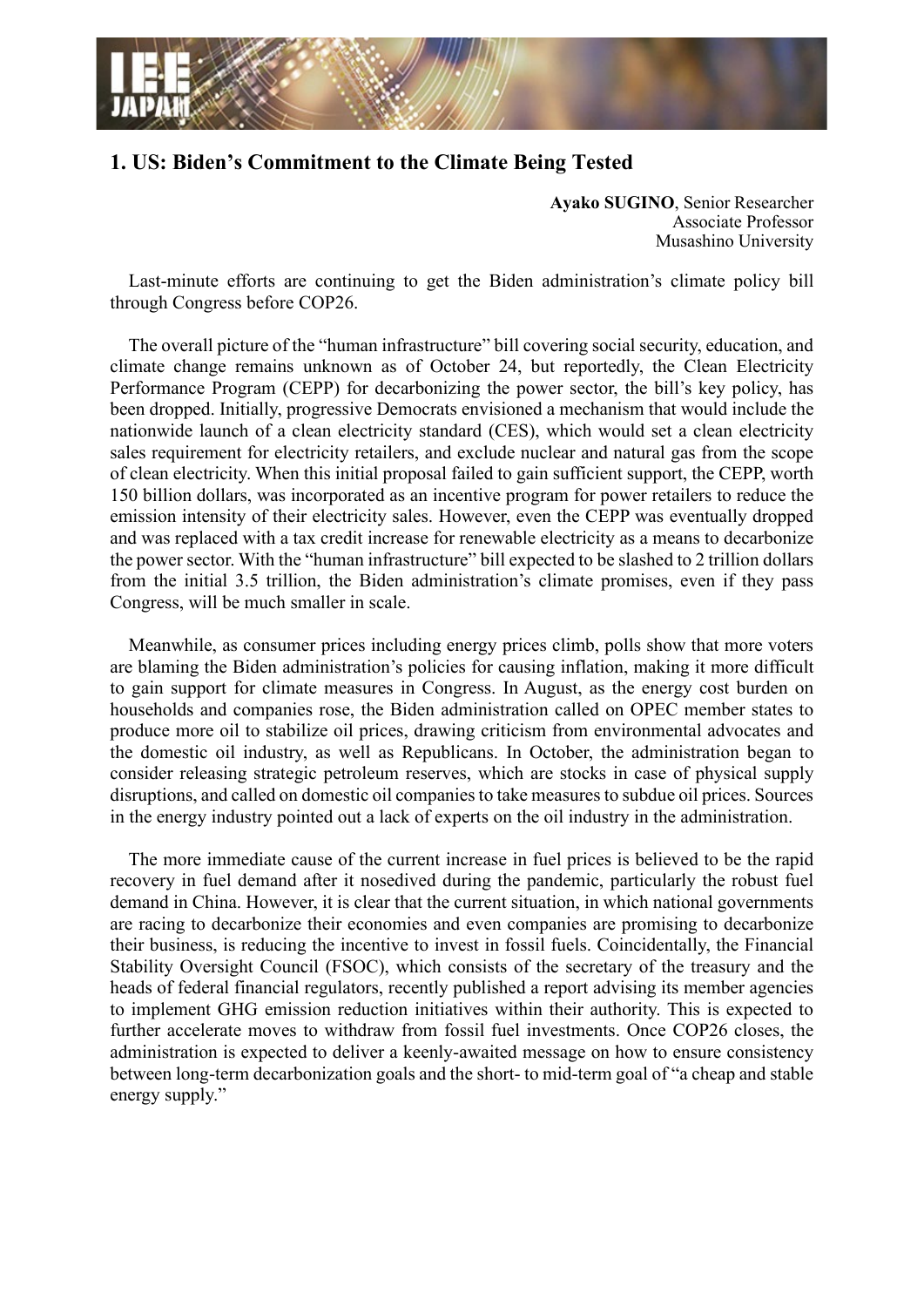

## **2. EU: Response to Soaring Energy Prices**

**Kei SHIMOGORI**, Senior Researcher Global Energy Group 1 Strategy Research Unit

In Europe, soaring energy prices have been the center of attention again in October. Gas and electricity prices are spiraling, raising concerns for further supply crunches and price hikes if severe cold weather hits this winter. The impact of the exceptional rise in prices is starting to spill over to consumer and corporate activities, and on October 13, the European Commission released a Communication on Energy Prices to tackle the situation.

As short-term national measures, the communication includes income support for households, state aid for companies, and temporary and targeted tax reductions. As medium-term measures, the Commission presented plans to support investments in renewable energy and energy efficiency, develop energy storage capacities, assess the current design of the electricity market, consider revising the security of supply regulation, and consider joint procurement by member states to fill up gas stocks. In addition, at the plenary session of the European Parliament on October 20, Commission President von der Leyen mentioned that the Commission is strengthening surveillance of gas and carbon markets to prevent speculation and is stepping up outreach to foreign companies to diversify gas suppliers. Unusually high energy prices should be dealt with primarily by member states themselves, but the issue is becoming impossible to ignore at the EU level. As winter approaches, attention is focused on whether the initiatives will produce results.

In the UK, the surging energy prices are causing a string of electricity and gas retailers to exit the market. Fourteen companies have already left the market since August 2021 (as of October 27). The customers of those companies are being transferred automatically to another company by the regulator Ofgem and protected from the price increase with an energy price cap. A number of energy-intensive industries have also announced the suspension and reduction of plant operations. This includes CF Industries Holdings, which temporarily suspended the operation of its ammonia plant in the UK. The company has since reached a provisional agreement with the UK government and an agreement with  $CO<sub>2</sub>$  suppliers and has resumed supplying ammonia and  $CO<sub>2</sub>$ .

There are reports that discussions are under way on providing support to energy-intensive industries within the UK government, and further developments deserve attention. Meanwhile, petroleum products have also been in short supply in the UK since late September, though this was not caused directly by surging energy prices. Rather, the shortage was due to a lack of heavy goods vehicle (HGV) drivers, who are a crucial part of the supply chain, and panicbuying by consumers, even though stocks at refineries and hubs were at normal levels. The situation is a reminder that not only price increases but also product transport has a major impact on supply stability.

As surging energy prices capture attention in the UK, a series of energy strategies and plans are being announced ahead of COP26. Those announced in October include the Fusion Green Paper, a plan to decarbonize the UK's electricity system by 2035, heat and building strategies, and net-zero strategies. The future form and progress of the UK's 2050 net-zero emission initiatives will provide an invaluable reference going forward.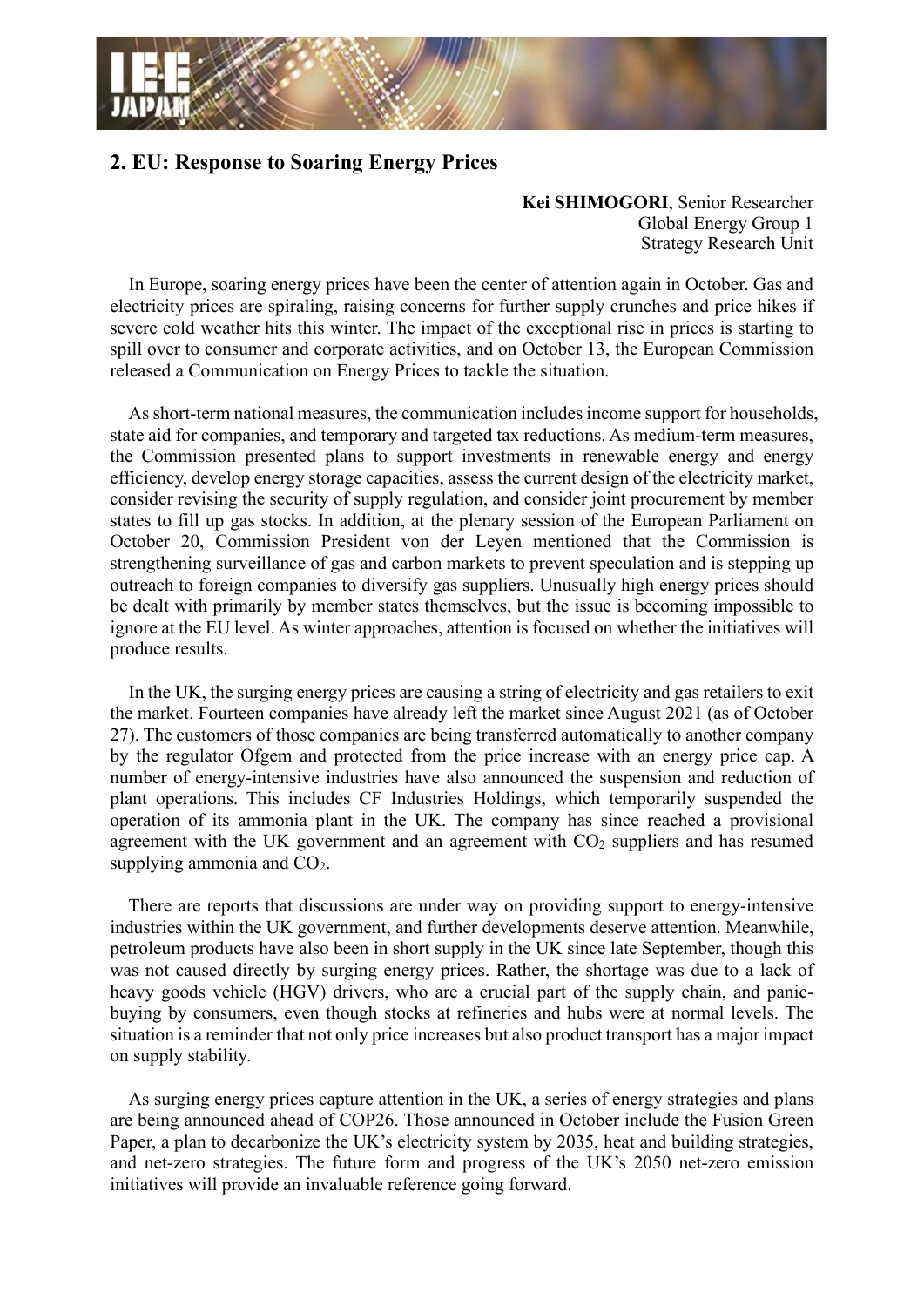

## **3. China: All-out Battle Launched for the Dual Goals of Decarbonization and Stable Power Supply**

**Li ZHIDONG**, Visiting Researcher Professor at Graduate School Nagaoka University of Technology

China has been stepping up efforts to improve energy efficiency and transition to a fossil-free energy structure, aiming to achieve net-zero emissions before 2060. Amid these efforts, since the beginning of this year, power supply restrictions have been imposed in more than 20 regions including Guangdong Province, prompting power outages in Liaoning Province in the Northeast from September 23 to 25 to avoid an unscheduled blackout. The government has launched all-out efforts to simultaneously decarbonize the country and ensure energy supply stability, while fighting to beat the pandemic.

On October 8, Prime Minister Li Keqiang chaired a standing committee meeting of the State Council. In the meeting, it was stated that the power crunch was caused by the combination of many factors and had disrupted normal economic activity and people's lives. As a comprehensive solution to the problem, the following measures were announced: (1) prioritizing energy supplies for daily life, (2) securing coal supplies, (3) expanding coal-fired thermal power generation, (4) improving the price formation mechanism for coal-fired power, (5) encouraging the development of renewable power sources and strengthening energy storage capabilities, and (6) curbing energy-intensive industries with high emissions of pollutants. Measures (2) to (4) are all related to coal. Why?

China's coal production from January through August this year has increased 4.4% year-on-year, but this trails the increase in power generation, which grew by as much as 11.3% due to the economic recovery from the pandemic. As a result, the price of fuel coal (with a standard calorific value of 5,500 kcal/kg) has increased by 123% since the end of last year (based on average FOB price as of October 14). Meanwhile, because the increase of the electricity sales price of coal-fired power was limited to 10% from the benchmark price, many coal-fired power producers saw their earnings deteriorate the more they produced. In short, the main cause of the electricity shortage, along with soaring coal prices, was that coal power producers reduced output to minimize their losses, despite having a collective installed capacity of 1,100 GW.

At the instruction of the State Council, ministries immediately took action. On October 12, the National Development and Reform Commission (NDRC) issued a notice on further improving the electricity pricing mechanism for coal-fired power to strengthen market-oriented pricing reforms in the sector. Previously, electricity had been sold at a government benchmark price. This was revised to a floating price band of "15% floor to 10% cap" in 2019. The price band was widened to "20% both ways" this time, and electricity sales to energy-intensive companies were excluded from the 20% price cap. Both measures will help boost electricity supply while curbing consumption. The new price system became effective on October 15, and in regions hit by power shortages, the electricity price of coal-fired power rose to near the 20% limit above the benchmark price across the board. Subsequently, on October 19, the NDRC held discussions with key coal companies and industry associations, and China Electricity Council, declared that the recent price increase was a deviation from supply-demand fundamentals and unreasonable, and announced that the government would step in to lower coal prices to a "reasonable range" based on "the price law". Further, an initiative to expand the supply of renewable electricity was also adopted as the key to decarbonization. On October 20, the National Energy Administration required the State Grid Corporation of China and other transmission operators to work on connecting more wind power and solar PV to the grid and purchasing all of the generated electricity.

Simultaneously achieving decarbonization and a stable power supply is a goal for the entire world. With no country yet succeeding, China is mobilizing all of its resources to tackle this challenge. Developments in this initiative and its effects will continue to be monitored.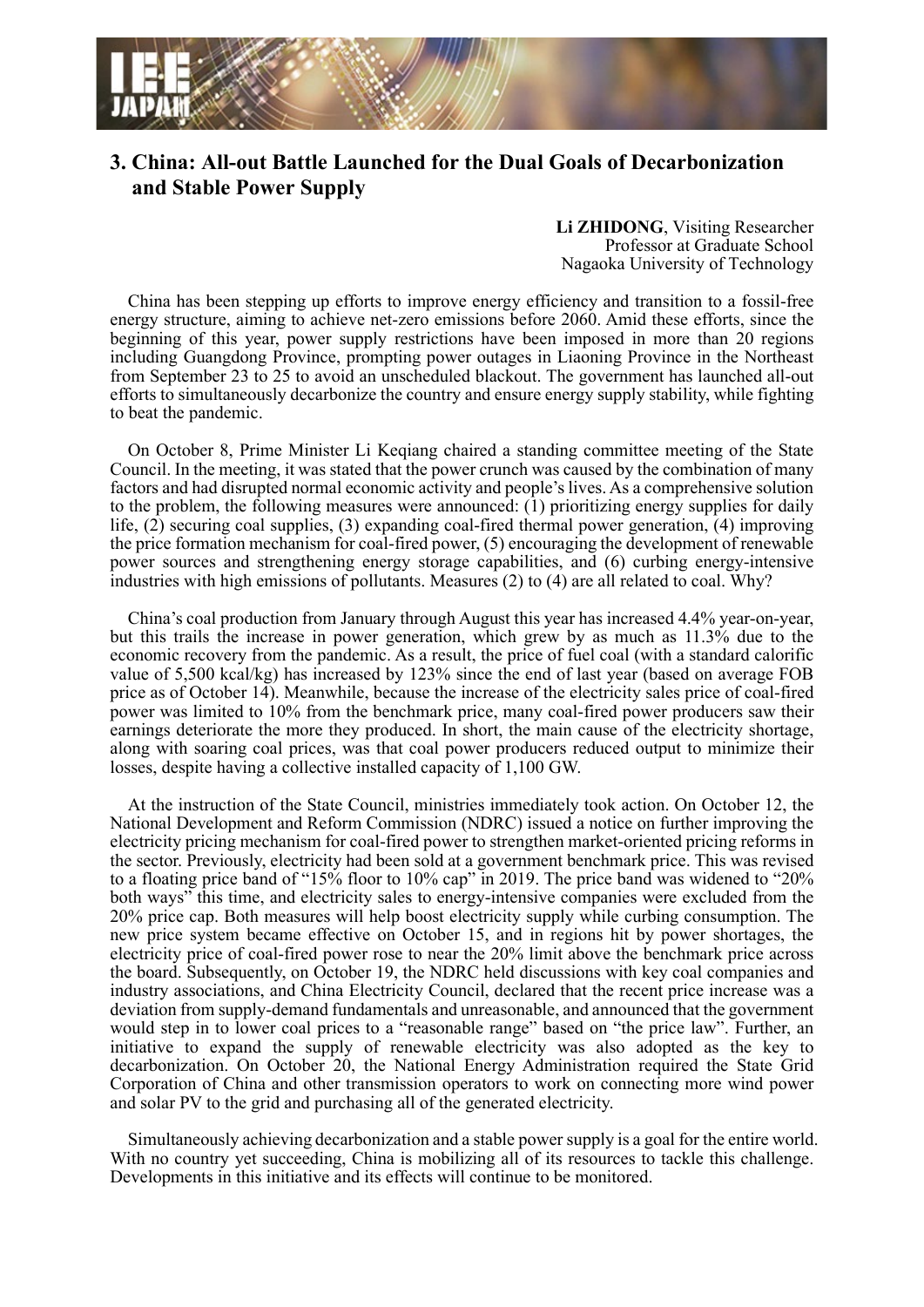

## **4. ME: Iraq Holds Parliamentary Election, Cabinet To Be Established in 2022**

**Akiko YOSHIOKA** Senior Analyst JIME Center

On October 10, Iraq held a parliamentary election to decide its 329 members. Even though the term of parliament was until the spring of 2022, the election was held early because Prime Minister Kadhimi, who was appointed as a prime minister last year in the wake of the antigovernment protests, had publicly promised to hold a snap election early under new election laws. Since many expected that the election would not greatly change the current political system due to high entry barriers for new parties, there were concerns about low voter turnout that could undermine the legitimacy of the election.

According to the electoral commission, voter turnout was 43%, similar to 44% in 2018. However, voter turnout is based on the number of voters registered with the electoral commission, not the total number of eligible voters. As many people do not register due to growing distrust in politics, it is estimated that less than 40% of eligible voters actually cast a vote. According to media reports, few young people were seen at polling stations as they are disappointed in politics.

In the results, the anti-US populist Sadrist Movement became the leading party with 73 seats (up from 54), while the Iran-backed Fatah Alliance, which represents local Shia militia groups, suffered massive losses, down from 48 seats in the previous election to 15. Many members of the party are calling the election a fraud and are organizing protests in Baghdad, which could trigger military clashes. Meanwhile, the team of observers organized by the UN and the EU to watch over the election reported that the election itself was carried out properly, and so the number of seats is unlikely to change significantly due to election fraud investigations. The election results are due to be finalized in early November, followed by coalition negotiations between parties, including who to nominate the prime minister. If everything goes well, a new government will be in office in the first quarter of 2022. Until then, the incumbent Kadhimi government will remain in power.

In politically unstable Lebanon, a deadly gunfight occurred in the capital Beirut on October 14, killing seven people and injuring more than 30. Though the course of events is unclear, the battle apparently broke out as supporters of the Shia political forces Hezbollah and Amal Movement were protesting and demanding the resignation of Judge Tarek Bitar, who led the investigation into the Beirut Port explosion in August last year. The situation has since calmed down, but in a society with many militant groups possessing guns, similar incidents could occur in city areas.

In the Gulf, long-standing tensions between the UAE and Qatar are starting to ease. The countries have begun holding talks between their dignitaries since around August, and on October 6, Qatari Deputy Prime Minister and Minister of Foreign Affairs Mohammed bin Abdulrahman visited Abu Dhabi to talk with Crown Prince Mohamed bin Zayed. The Crown Prince is the de facto leader of Abu Dhabi and was the central figure behind the severing of ties with Qatar (2017–2021). The fact that the Crown Prince received a visit by a Qatari dignitary suggests that the UAE-Qatar relationship is steadily improving. The UAE has taken a hardline diplomatic and national security strategy since the Arab Spring in 2011, but recently has softened its policy to a more realistic one. Apart from Qatar, the country is also improving ties with Iran and Turkey.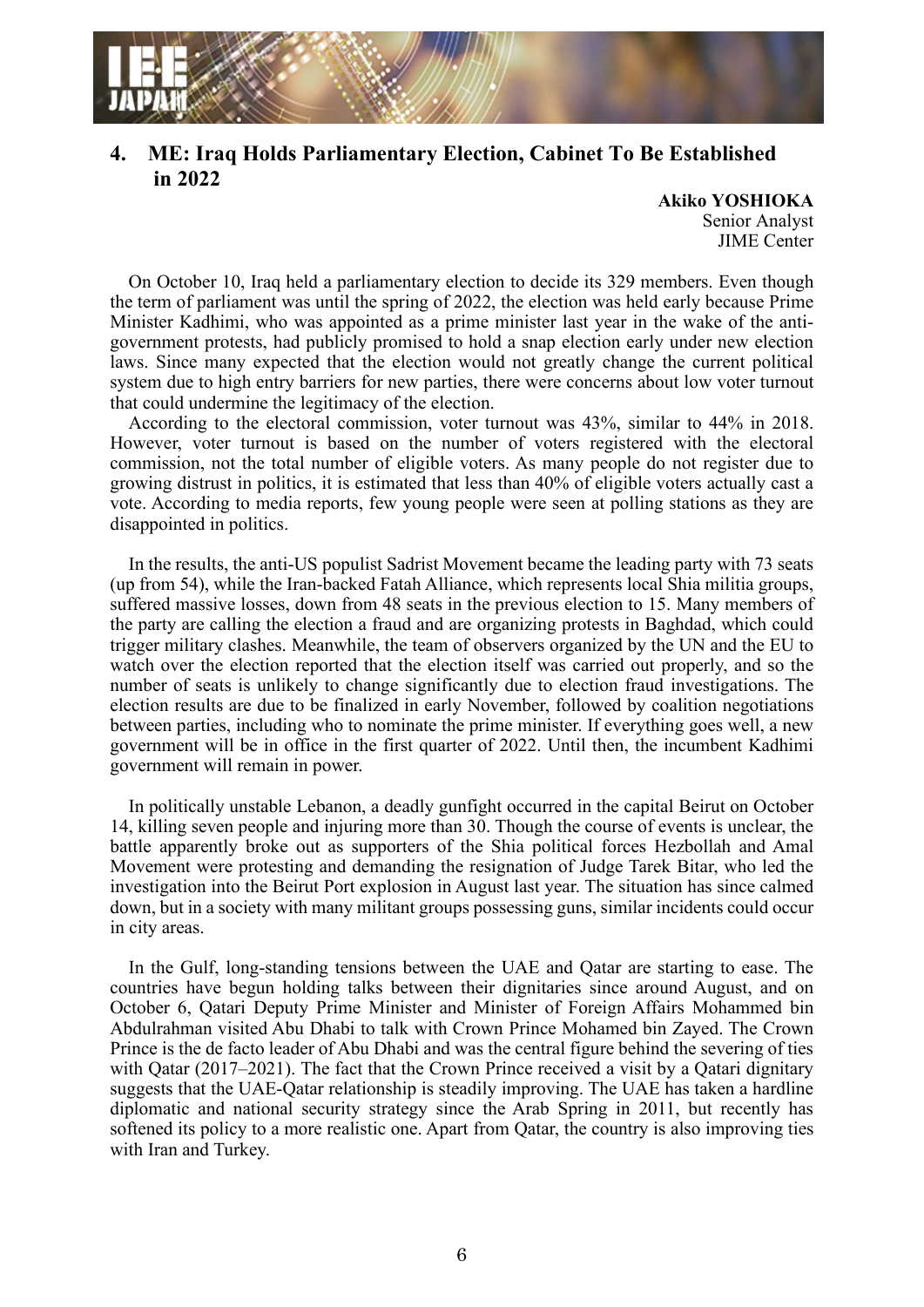

## **5. Russia: Surge in Covid-19 Cases and Role as a Major Gas Power**

**Sanae KURITA**, Senior Researcher Global Energy Group 2 Strategy Research Unit

The number of infections and deaths from Covid-19 is escalating in Russia. The country entered a fourth wave of infections before the third wave, which peaked in July this year, had fully subsided. On October 21, the daily case count hit a record high of over 36,000. Regional governments have set about securing hospital beds dedicated to Covid-19, strengthening vaccinations, and applying restrictions on activities. In Moscow, new restrictions on activities for the public went into effect on October 25 and are to last till February 25 next year, along with a work-from-home mandate of at least 30% of the workforce for corporate and other employers. On October 20, President Putin signed an executive order designating paid nonworking days to prevent the spread of infections (from October 30 through November 7).

On October 13, President Putin vowed to "aim to achieve carbon neutrality by 2060" at Russian Energy Week held in Moscow. He added that Russia is ready to increase natural gas supplies at the request of European countries, obliquely denying claims that Russia is withholding gas supplies for political reasons. He went on to point out that many European states did not increase their natural gas stocks when demand soared during the exceptionally cold 2020–2021 winter season but instead continued to rely on spot transactions, and as a result, the increase in demand had caused prices to rise under market conditions. While EU politicians have criticized Russia for politically limiting gas supplies in order to win an operating license for Nord Stream 2, the Russian government and Gazprom have explained that they are fulfilling their supply obligations for Europe under contracts, are not reducing supplies for political reasons, and have not received any request for additional supplies from any European company. The argument has yet to be resolved.

On September 27, Russia's Gazprom Export and Hungary's MVM CEEnergy signed a longterm contract to supply 4.5 bcm of gas per year for 15 years starting October 1 this year, as part of gas supply to Central and Eastern Europe through TurkStream that connects Russia to Turkey via the Black Sea. Most of the deliveries under the new contract will arrive through TurkStream and the new gas pipeline built between Serbia and Hungary. In January this year, Gazprom began to supply gas to Serbia and Bosnia-Herzegovina through a new route that passes through TurkStream, then Turkey and Bulgaria. According to Gazprom, in the nine and a half months since January, the company's exports to outside the former-Soviet bloc have increased by 13% year-on-year to 152.2 bcm (preliminary figure), up 125% for Turkey, 28% for Germany, 16% for Italy, 289% for Romania, 112% for Serbia, 53% for Bulgaria, 10% for Poland, 13% for Greece, and 15% for Finland. The increase in supplies through TurkStream is particularly striking. Exports to some other countries have presumably dropped significantly, but a breakdown by country and details have not been released.

Poland and Ukraine, which have long been transit countries, are demanding relevant parties to block the start of Nord Stream 2 that circumvents their countries. Polish state energy firm PGNiG and its subsidiary have applied to participate in the licensing process of Nord Stream 2 with German regulator BNetzA, and permission has been granted. Ukrainian state gas company Naftogaz is also applying to participate, harshly criticizing Nord Stream 2 and claiming that it cannot operate unless it meets EU laws. Amid these moves, the first string of Nord Stream 2 is now filled with gas, and preparations are under way for a test run of the second string. It will be interesting to see whether the coordination of interests with Europe will progress and the pipeline will start operation this year.